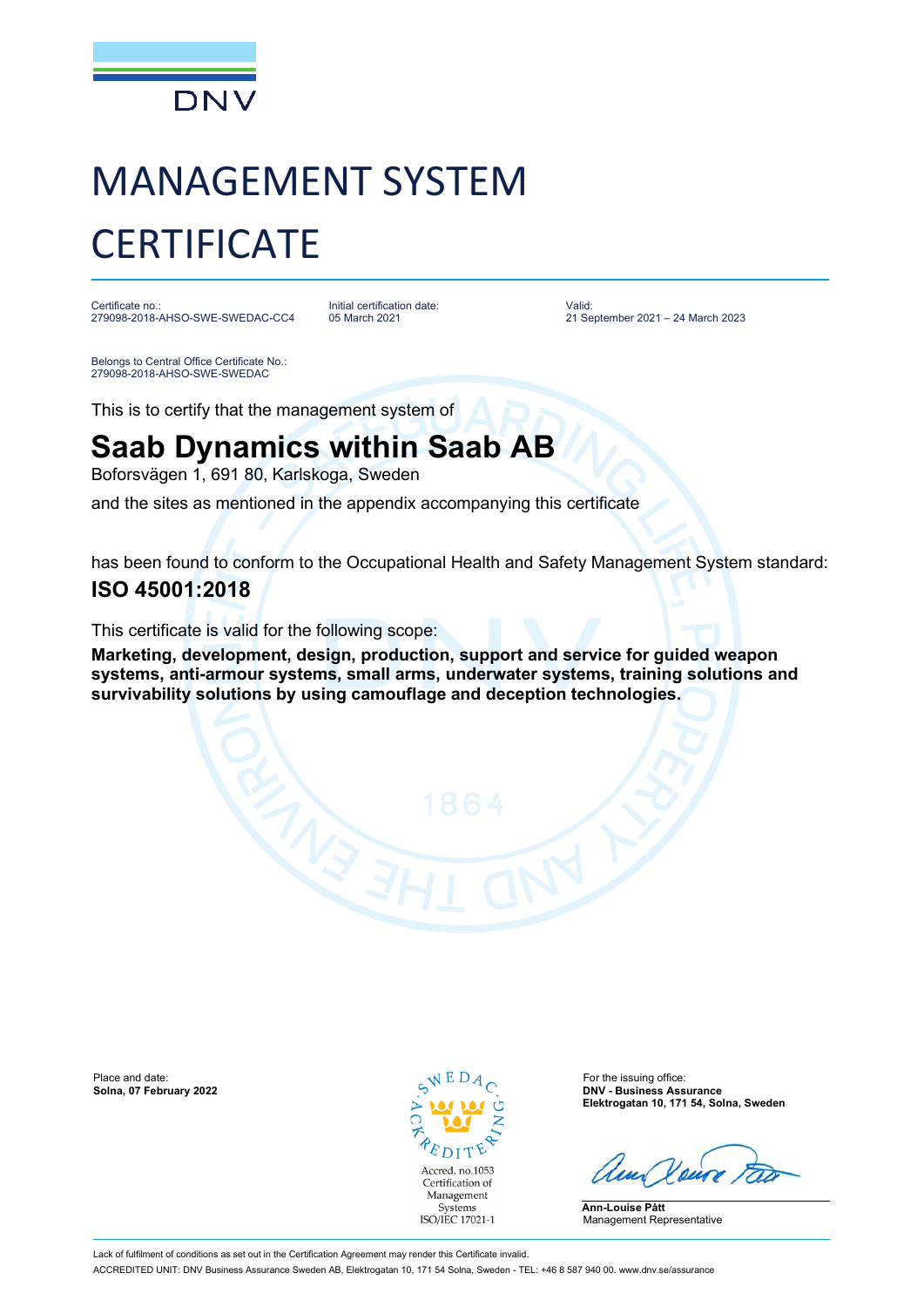

Certificate no.: 279098-2018-AHSO-SWE-SWEDAC-CC4 Place and date: Solna, 07 February 2022

## **Appendix to Certificate**

#### **Saab Dynamics within Saab AB**

Locations included in the certification are as follows:

| <b>Site Name</b>             | <b>Site Address</b>                                      | <b>Site Scope</b>                                                                                                                                                                                                                                                                         |
|------------------------------|----------------------------------------------------------|-------------------------------------------------------------------------------------------------------------------------------------------------------------------------------------------------------------------------------------------------------------------------------------------|
| Saab Barracuda AB            | Hammarsvägen 1, 594 32, Gamleby,<br>Sweden               | Marketing, development, design, production,<br>support and service for survivability by using<br>camouflage and deception technologies.                                                                                                                                                   |
| Saab Dynamics AB             | Agneshögsgatan 273, 581 88, Motala,<br>Sweden            | Marketing, development, design, production,<br>support and service for guided weapon<br>systems, anti-armour systems, small arms<br>and underwater systems.                                                                                                                               |
| Saab Dynamics AB             | Boforsvägen 1, 691 80, Karlskoga,<br>Sweden              | Marketing, development, design, production,<br>support and service for guided weapon<br>systems, anti-armour systems, small arms<br>and underwater systems.                                                                                                                               |
| Saab Dynamics AB             | Gelbgjutaregatan 2, 581 88, Linköping,<br>Sweden         | Marketing, development, design, production,<br>support and service for guided weapon<br>systems, anti-armour systems, small arms<br>and underwater systems.                                                                                                                               |
| Saab Dynamics AB             | Nobymalmsvägen 1, 586 63, Linköping,<br>Sweden           | Marketing, development, design, production,<br>support and service for advanced products of<br>composite materials.                                                                                                                                                                       |
| Saab Dynamics within Saab AB | Boforsvägen 1, 691 80, Karlskoga,<br>Sweden              | Marketing, development, design, production,<br>support and service for guided weapon<br>systems, anti-armour systems, small arms,<br>underwater systems, training solutions and<br>survivability solutions by using camouflage<br>and deception technologies.                             |
| Saab Dynamics within Saab AB | Ljungadalsgatan 2, 351 80, Växjö,<br>Sweden              | Provision of technical and operational<br>services; support, maintenance and provision<br>of customized system solutions within the<br>technologies of vehicles and electronic<br>equipment for the military defense, defense<br>materials industry as well as other selected<br>sectors. |
| Saab Dynamics within Saab AB | Storlienvägen 56, 831 52, Östersund,<br>Sweden           | Provision of technical and operational<br>services; support, maintenance and provision<br>of customized system solutions within the<br>technologies of vehicles and electronic<br>equipment for the military defense, defense<br>materials industry as well as other selected<br>sectors. |
| Saab Tactical Electronics AB | Nobymalmsvägen 1, 586 63, Linköping<br>Malmslätt, Sweden | Provision of technical and operational<br>services; support, maintenance and provision<br>of customized system solutions within the<br>technologies of vehicles and electronic<br>equipment for the military defense, defense<br>materials industry as well as other selected<br>sectors. |
| Saab Underwater System AB    | Agneshögsgatan 273, 581 88, Motala,<br>Sweden            | Marketing, development, design, production,<br>support and service for underwater systems.                                                                                                                                                                                                |
| Saab Underwater System AB    | Gelbgjutaregatan 2, 581 88, Linköping,<br>Sweden         | Marketing, development, design, production,<br>support and service for underwater systems.                                                                                                                                                                                                |

Lack of fulfilment of conditions as set out in the Certification Agreement may render this Certificate invalid.

ACCREDITED UNIT: DNV Business Assurance Sweden AB, Elektrogatan 10, 171 54 Solna, Sweden - TEL: +46 8 587 940 00. www.dnv.se/assurance